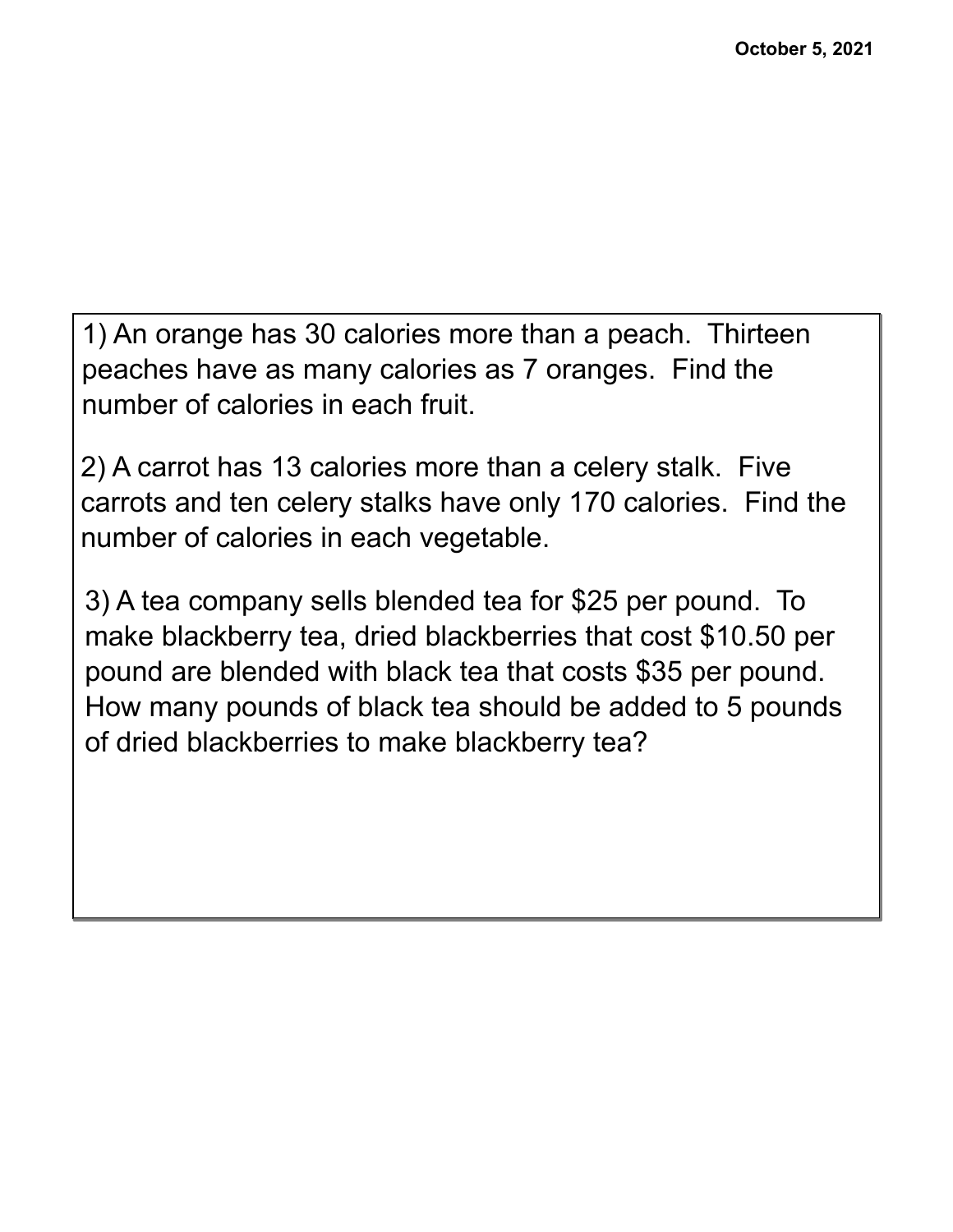1) An orange has 30 calories more than a peach. Thirteen peaches have as many calories as 7 oranges. Find the number of calories in each fruit.

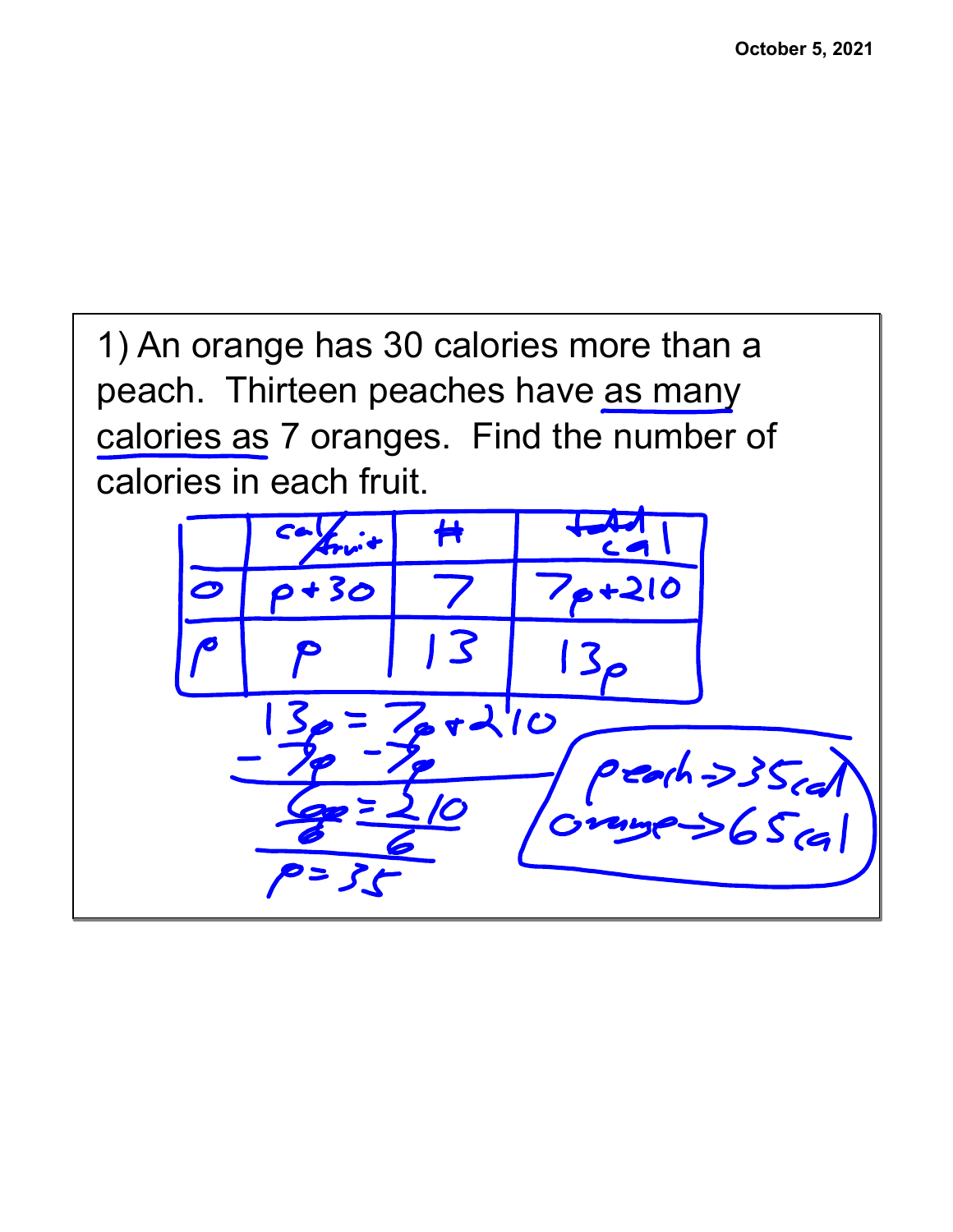2) A carrot has 13 calories more than a celery stalk. Five carrots and ten celery stalks have only 170 calories. Find the number of calories in each vegetable.